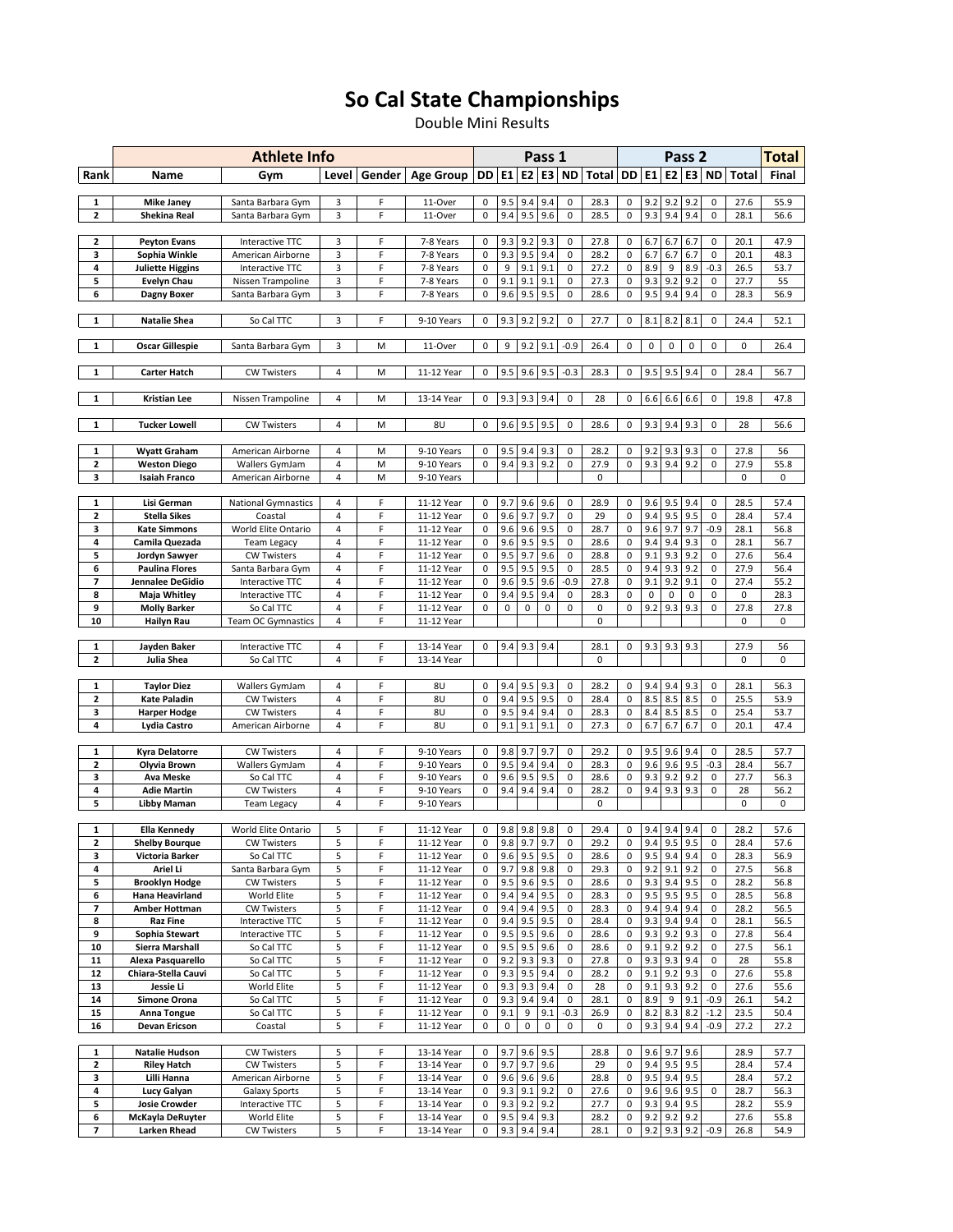| 8            | <b>Tara Mahoney</b>                                | <b>CW Twisters</b>                | 5              | F      | 13-14 Year               | 0              |            | $9.3$ 9.2                | 9.1        |                     | 27.6         | 0           |            | 6.7 6.7            | 6.7        |                  | 20.1         | 47.7         |
|--------------|----------------------------------------------------|-----------------------------------|----------------|--------|--------------------------|----------------|------------|--------------------------|------------|---------------------|--------------|-------------|------------|--------------------|------------|------------------|--------------|--------------|
|              |                                                    |                                   |                |        |                          |                |            |                          |            |                     |              |             |            |                    |            |                  |              |              |
| 1            | <b>Christy Howell</b>                              | <b>Team OC Gymnastics</b>         | 5              | F      | 15-Over                  | 0              | 9.5        | 9.4                      | 9.5        | 0                   | 28.4         | 0           | 9.4        | 9.3                | 9.3        | 0                | 28           | 56.4         |
| 2            | <b>Madeline Pearl</b>                              | Interactive TTC                   | 5              | F      | 15-Over                  | 0              | 9.5        | 9.3                      | 9.4        | 0                   | 28.2         | 0           | 9.4        | 9.3                | 9.3        | 0                | 28           | 56.2         |
| 3            | <b>Ashley Bull</b>                                 | World Elite                       | 5              | F      | 15-Over                  | 0              | 9.3        | 9.3                      | 9.3        | $\pmb{0}$           | 27.9         | 0           | 9.3        | 9.4                | 9.2        | 0                | 27.9         | 55.8         |
| $\mathbf{1}$ | <b>Willow Turgeon</b>                              | <b>CW Twisters</b>                | 5              | F      | 8U                       | $\pmb{0}$      |            | 9.5 9.4 9.4              |            | $\mathbf 0$         | 28.3         | $\mathbf 0$ |            | 9.7 9.5 9.6        |            | 0                | 28.8         | 57.1         |
|              |                                                    |                                   |                |        |                          |                |            |                          |            |                     |              |             |            |                    |            |                  |              |              |
| 1            | London Lycett                                      | Coastal                           | 5              | F      | 9-10 Years               | 0              | 9.6        | 9.5                      | 9.4        | 0                   | 28.5         | 0           | 9.6        | 9.4                | 9.5        | 0                | 28.5         | 57           |
| 2            | <b>Rylan Campbell</b>                              | <b>CW Twisters</b>                | 5              | F      | 9-10 Years               | 0              | 9.6        | 9.6                      | 9.5        | $\pmb{0}$           | 28.7         | $\bf 0$     | 9.4        | 9.3                | 9.4        | 0                | 28.1         | 56.8         |
| з            | <b>Addison Heap</b>                                | So Cal TTC                        | 5              | F      | 9-10 Years               | 0              | 9.4        | 9.3                      | 9.4        | 0                   | 28.1         | 0           | 9.6        | 9.4                | 9.5        | $\mathbf 0$      | 28.5         | 56.6         |
| 4            | <b>Bre Bisuna</b>                                  | World Elite                       | 5              | F      | 9-10 Years               | 0              | 9.6        | 9.5                      | 9.5        | $\pmb{0}$           | 28.6         | 0           | 9.3        | 9.2                | 9.3        | 0                | 27.8         | 56.4         |
| 5            | <b>Addy Baker</b>                                  | Nissen Trampoline                 | 5              | F      | 9-10 Years               | 0              | 9.3        | 9.2                      | 9.3        | 0                   | 27.8         | 0           | 9.3        | 9.3                | 9.2        | $\mathbf 0$      | 27.8         | 55.6         |
| 6            | <b>Scarlett Burlingame</b>                         | Coastal                           | 5              | F      | 9-10 Years               | 0              | 9.2        | 9.1                      | 9.1        | $\pmb{0}$           | 27.4         | 0           | 9.4        | 9.4                | 9.4        | 0                | 28.2         | 55.6         |
| 7            | <b>Arden Pantel</b>                                | Coastal                           | 5              | F      | 9-10 Years               | 0              | 9.2        | 9.1                      | 9.1        | $\pmb{0}$           | 27.4         | $\bf 0$     | 9.4        | 9.4                | 9.3        | 0                | 28.1         | 55.5         |
| 8            | Keira Felix                                        | Wallers GymJam                    | 5              | F      | 9-10 Years               | 0              | 9.3        | 9.2                      | 9.2        | $-0.9$              | 26.8         | 0           | 9.5        | 9.4                | 9.4        | 0                | 28.3         | 55.1         |
| 9            | Daveena Honey                                      | American Airborne                 | 5              | F      | 9-10 Years               | $\pmb{0}$      | 9          | 8.9                      | 8.8        | $\pmb{0}$           | 26.7         | 0           | 9.5        | 9.3                | 9.4        | 0                | 28.2         | 54.9         |
| 1            | <b>Oisin Ledford</b>                               | World Elite Ontario               | 5              | M      | 11-12 Year               | 0              | 9.6        | 9.7                      | 9.6        | 0                   | 28.9         | 0           | 9.4        | 9.5                | 9.4        | 0                | 28.3         | 57.2         |
| 2            | Caiden Rozell                                      | <b>Team OC Gymnastics</b>         | 5              | M      | 11-12 Year               | 0              | 9.5        | 9.5                      | 9.4        | 0                   | 28.4         | 0           | 9.3        | 9.5                | 9.4        | 0                | 28.2         | 56.6         |
| 3            | <b>Christian Kilgore</b>                           | Nissen Trampoline                 | 5              | M      | 11-12 Year               |                |            |                          |            |                     | 0            |             |            |                    |            |                  | 0            | 0            |
|              |                                                    |                                   |                |        |                          |                |            |                          |            |                     |              |             |            |                    |            |                  |              |              |
| 1            | <b>Parker Mozingo</b>                              | <b>CW Twisters</b>                | 5              | M      | 13-14 Year               | 0              | 9.7        | 9.6                      | 9.6        | 0                   | 28.9         | 0           | 9.3        | 9.4                | 9.2        | $-0.3$           | 27.6         | 56.5         |
| 2            | Nathan Law                                         | Interactive TTC                   | 5              | M      | 13-14 Year               | 0              | 9.1        | 9.2                      | 9.1        | $\pmb{0}$           | 27.4         | 0           | 9.3        | 9.2                | 9.3        | $\mathbf 0$      | 27.8         | 55.2         |
|              |                                                    |                                   |                |        |                          |                |            |                          |            |                     |              |             |            |                    |            |                  |              |              |
| 1            | Kaison Welton                                      | American Airborne                 | 5              | M      | 8U                       | 0              | 9.1        | 9                        | 9          | $-0.3$              | 26.8         | 0           | 9.2        | 9.4                | 9.3        | 0                | 27.9         | 54.7         |
| 2            | <b>Malik Flores</b>                                | Flip Force                        | 5              | M      | 8U                       | 0              | 8.9        | 9                        | 9          | $\pmb{0}$           | 26.9         | 0           | 6.7        | 6.7                | 6.6        | 0                | 20           | 46.9         |
|              |                                                    |                                   |                |        |                          |                |            |                          |            |                     |              |             |            |                    |            |                  |              |              |
| 1            | Zane Meske                                         | So Cal TTC                        | 5              | M      | 9-10 Years               | 0              | 9.1        | 9.2                      | 9.1        | 0                   | 27.4         | 0           | 9.1        | 9.1                | 9          | 0                | 27.2         | 54.6         |
| 1            | Keanu Arellano                                     | <b>Team Legacy</b>                | 6              | M      | 11-12 Year               | 0              | 9.8        | 9.8                      | 9.8        | 0                   | 29.4         | 0           | 9.5        | 9.5                | 9.5        | 0                | 28.5         | 57.9         |
| 2            | <b>Justice Solano</b>                              | So Cal TTC                        | 6              | M      | 11-12 Year               | $\pmb{0}$      | 9.5        | 9.3                      | 9.4        | $\pmb{0}$           | 28.2         | 0           | 9.5        | 9.4                | 9.4        | 0                | 28.3         | 56.5         |
| 3            | <b>Noah Vargas</b>                                 | Wallers GymJam                    | 6              | M      | 11-12 Year               | 0              | 9.5        | 9.4                      | 9.3        | 0                   | 28.2         | 0           | 9.4        | 9.3                | 9.5        | $\mathbf 0$      | 28.2         | 56.4         |
| 4            | Jacob Adler                                        | World Elite Ontario               | 6              | M      | 11-12 Year               | 0              | 9.4        | 9.4                      | 9.3        | $\pmb{0}$           | 28.1         | 0           | 9.3        | 9.4                | 9.4        | 0                | 28.1         | 56.2         |
| 5            | <b>Griffith Enyart</b>                             | Flip Force                        | 6              | M      | 11-12 Year               | 0              | 9.3        | 9.2                      | 9.4        | $\pmb{0}$           | 27.9         | $\bf 0$     | 9.2        | 9.2                | 9.2        | 0                | 27.6         | 55.5         |
| 6            | <b>Matthew Feldman</b>                             | Flip Force                        | 6              | M      | 11-12 Year               | 0              | 9.2        | 9.1                      | 9.2        | 0                   | 27.5         | 0           | 9.2        | 9.2                | 9.2        | 0                | 27.6         | 55.1         |
| 7            | <b>Houston Crouch</b>                              | Flip Force                        | 6              | M      | 11-12 Year               | 0              | 9.2        | 9                        | 9.1        | $\pmb{0}$           | 27.3         | 0           | 9.1        | 9                  | 9.1        | 0                | 27.2         | 54.5         |
| 8            | Aidan Lucia                                        | Fallbrook                         | 6              | M      | 11-12 Year               | 0              | 6.7        | 6.7                      | 6.6        | 0                   | 20           | 0           | 9          | 9                  | 9.1        | $\mathbf 0$      | 27.1         | 47.1         |
|              |                                                    |                                   |                |        |                          |                |            |                          |            |                     |              |             |            |                    |            |                  |              |              |
| 1<br>2       | <b>Thadeus Christolon</b><br><b>Bogdan Shamari</b> | World Elite Ontario<br>Flip Force | 6<br>6         | M<br>M | 13-14 Year<br>13-14 Year | 0<br>$\pmb{0}$ | 9.6<br>9.2 | 9.7<br>9.2               | 9.6<br>9.3 | 0<br>$\pmb{0}$      | 28.9<br>27.7 | 0<br>0      | 9.4<br>9.2 | 9.4<br>9.3         | 9.4<br>9.3 | 0<br>$\mathbf 0$ | 28.2<br>27.8 | 57.1<br>55.5 |
|              |                                                    |                                   |                |        |                          |                |            |                          |            |                     |              |             |            |                    |            |                  |              |              |
|              |                                                    |                                   |                |        |                          |                |            |                          |            |                     |              |             |            |                    |            |                  |              |              |
| 1            | David Fitch                                        |                                   | 6              | M      | 15-Over                  | 0              | 9.7        |                          |            | 0                   |              | 0           | 9.4        |                    |            | 0                |              |              |
| 2            | <b>Mickey Hurney</b>                               | Interactive TTC<br>World Elite    | 6              | M      | 15-Over                  | 0              | 9.6        | 9.7<br>9.6               | 9.7<br>9.6 | $\pmb{0}$           | 29.1<br>28.8 | 0           | 9.2        | 9.5<br>9.2         | 9.6<br>9.3 | 0                | 28.5<br>27.7 | 57.6<br>56.5 |
|              |                                                    |                                   |                |        |                          |                |            |                          |            |                     |              |             |            |                    |            |                  |              |              |
| 1            | <b>Knox Richie</b>                                 | <b>CW Twisters</b>                | 6              | M      | 9-10 Years               | 0              | 9.7        | $9.6$ 9.7                |            | $\pmb{0}$           | 29           | 0           | 9.4        | 9.4                | 9.5        | 0                | 28.3         | 57.3         |
|              |                                                    |                                   |                |        |                          |                |            |                          |            |                     |              |             |            |                    |            |                  |              |              |
| 1            | <b>Zheen Zheng</b>                                 | World Elite                       | 6              | F      | 11-12 Year               | 0              | 9.9        | 9.9                      | 9.8        | 0                   | 29.6         | 0           | 9.7        | 9.6                | 9.6        | 0                | 28.9         | 58.5         |
| 2            | <b>Emma Williams</b>                               | <b>Team Legacy</b>                | 6              | F      | 11-12 Year               | 0              | 9.6        | 9.7                      | 9.6        | $\pmb{0}$           | 28.9         | 0           | 9.7        | 9.7                | 9.7        | 0                | 29.1         | 58           |
| 3            | Aleiya Bagaw                                       | Santa Barbara Gym                 | 6              | F      | 11-12 Year               | 0              | 9.6        | 9.7                      | 9.5        | $\pmb{0}$           | 28.8         | 0           | 9.7        | 9.5                | 9.6        | 0                | 28.8         | 57.6         |
| 4            | Luana Augusto                                      | Coastal                           | 6              | F      | 11-12 Year               | 0              | 9.7        | 9.7                      | 9.6        | $\pmb{0}$           | 29           | 0           | 9.2        | 9.1                | 9          | 0                | 27.3         | 56.3         |
| 5<br>6       | Delara Vahedi<br><b>Maddie Moe</b>                 | Coastal<br><b>Galaxy Sports</b>   | 6<br>6         | F<br>F | 11-12 Year<br>11-12 Year | 0<br>0         | 9.3<br>9.5 | 9.3<br>9.5               | 9.4<br>9.5 | $\pmb{0}$<br>$-0.3$ | 28<br>28.2   | 0<br>0      | 9.4<br>9.3 | 9.3<br>9.2         | 9.5<br>9.1 | 0<br>0           | 28.2<br>27.6 | 56.2<br>55.8 |
| 7            | Teagan Moran                                       | National Gymnastics               | 6              | F      | 11-12 Year               | 0              | 9.3        | 9.4                      | 9.4        | $\pmb{0}$           | 28.1         | 0           |            | $8.8$ 8.9          | 8.8        | 0                | 26.5         | 54.6         |
| 8            | Jenna Schroeder                                    | Team OC Gymnastics                | 6              | F      | 11-12 Year               | 0              | 0          | $\pmb{0}$                | $\pmb{0}$  | 0                   | 0            | 0           | $\pmb{0}$  | $\pmb{0}$          | $\pmb{0}$  | 0                | 0            | 0            |
|              |                                                    |                                   |                |        |                          |                |            |                          |            |                     |              |             |            |                    |            |                  |              |              |
| 1            | Quinn Vaughn                                       | World Elite Ontario               | 6              | F      | 13-14 Year               | 0              | 9.6        | 9.7                      | 9.6        |                     | 28.9         | 0           | 9.5        | 9.4 9.6            |            |                  | 28.5         | 57.4         |
| 2            | <b>Gabby Shepler</b>                               | <b>National Gymnastics</b>        | 6              | F      | 13-14 Year               | 0              | 9.6        | 9.7                      | 9.7        |                     | 29           | 0           | 9.3        | 9.2                | 9.3        |                  | 27.8         | 56.8         |
| 3            | Namratha Sakhamuri                                 | Wallers GymJam                    | 6              | F      | 13-14 Year               | 0              | 9.5        | 9.6                      | 9.6        |                     | 28.7         | 0           | 9.3        | 9.4                | 9.4        |                  | 28.1         | 56.8         |
| 4            | <b>Brooke Pulver</b>                               | <b>National Gymnastics</b>        | 6              | F      | 13-14 Year               | 0              | 9.6        | 9.7                      | 9.6        |                     | 28.9         | 0           | 9          | 9                  | 9.1        |                  | 27.1         | 56           |
| 5            | Lillianna LaFleur                                  | <b>National Gymnastics</b>        | 6              | F      | 13-14 Year               | 0              | 9.3        | 9.4                      | 9.5        |                     | 28.2         | 0           | 9.3        | $9.2$ 9.3          |            |                  | 27.8         | 56           |
| 1            | <b>Haley Lage</b>                                  | National Gymnastics               | 6              | F      | 15-Over                  | 0              | 9.9        | 9.8                      | 9.8        | $\mathbf 0$         | 29.5         | 0           | 9.7        | 9.8                | 9.7        | 0                | 29.2         | 58.7         |
| 2            | <b>Audrey Horn</b>                                 | American Airborne                 | 6              | F      | 15-Over                  | 0              | 9.5        | 9.4                      | 9.4        | $\pmb{0}$           | 28.3         | 0           | 9.3        | 9.2                | 9.2        | 0                | 27.7         | 56           |
| 3            | Knikki Shelton                                     | <b>Galaxy Sports</b>              | 6              | F      | 15-Over                  | 0              | 9.4        | 9.4                      | 9.3        | $\pmb{0}$           | 28.1         | 0           | 9          | 9                  | 8.9        | 0                | 26.9         | 55           |
| 4            | <b>Ryan Farias</b>                                 | So Cal TTC                        | 6              | F      | 15-Over                  | 0              | 9.4        | 9.3                      | 9.3        | $\pmb{0}$           | 28           | 0           | 6.6        | 6.6                | 6.6        | 0                | 19.8         | 47.8         |
|              |                                                    |                                   |                |        |                          |                |            |                          |            |                     |              |             |            |                    |            |                  |              |              |
| 1            | Cecilia Hiemcke                                    | <b>Flip Force</b>                 | 6              | F      | 8U                       | 0              | 9.2        | 9.1                      | 9.1        | $\pmb{0}$           | 27.4         | 0           | 9.3        | 9.3                | 9.2        | $\mathbf 0$      | 27.8         | 55.2         |
|              |                                                    |                                   |                |        |                          |                |            |                          |            |                     |              |             |            |                    |            |                  |              |              |
| 1<br>2       | <b>Eva Sultanov</b><br><b>Elysia Read</b>          | World Elite<br>World Elite        | 6<br>6         | F<br>F | 9-10 Years<br>9-10 Years | 0<br>$\pmb{0}$ | 9.6<br>9.5 | 9.5<br>9.4               | 9.5<br>9.4 | 0<br>0              | 28.6<br>28.3 | 0<br>0      | 9.6<br>9.2 | 9.5<br>9.1         | 9.4<br>9.1 | 0<br>$\pmb{0}$   | 28.5<br>27.4 | 57.1<br>55.7 |
| 3            | Makayla Turgeon                                    | <b>CW Twisters</b>                | 6              | F      | 9-10 Years               | $\pmb{0}$      | 9.4        | 9.4                      | 9.3        | $-0.3$              | 27.8         | 0           | 9.4        | $9.3$ 9.3          |            | $-0.9$           | 27.1         | 54.9         |
| 4            | Victoria Segundo                                   | <b>Flip Force</b>                 | 6              | F      | 9-10 Years               | 0              | 9.2        | 9.1                      | 9.1        | $-0.9$              | 26.5         | 0           | 8.8        | 8.7                | 8.8        | 0                | 26.3         | 52.8         |
|              |                                                    |                                   |                |        |                          |                |            |                          |            |                     |              |             |            |                    |            |                  |              |              |
| 1            | Joshua Attlesey                                    | Team OC Gymnastics                | $\overline{7}$ | M      | 11-12 Year               | 0              | 9.5        | 9.5                      | 9.5        | 0                   | 28.5         | 0           | 9.3        | 9.4                | 9.4        | 0                | 28.1         | 56.6         |
| 2            | Zach Epstein                                       | <b>National Gymnastics</b>        | $\overline{7}$ | M      | 11-12 Year               | 0              | 9.1        | 9.2                      | 9.2        | $-1.2$              | 26.3         | 0           | 9.2        | 9.2                | 9.2        | $\mathbf 0$      | 27.6         | 53.9         |
|              |                                                    |                                   |                |        |                          |                |            |                          |            |                     |              |             |            |                    |            |                  |              |              |
| 1            | Nathan Jarvis                                      | American Airborne                 | 7              | M      | 13-14 Year               | 0              | 9.2        | 9.3                      | 9.2        | $-0.3$              | 27.4         | 0           | 9.3        | 9.3                | 9.3        | 0                | 27.9         | 55.3         |
| 1            | <b>Baker Hasty</b>                                 | World Elite                       | 7              | M      | 15-Over                  | 0              | 9.9        | $9.9$ 9.8<br>9.6 9.6 9.6 |            | 0                   | 29.6         | 0           | 9.5        | 9.5<br>9.3 9.4 9.4 | 9.5        | 0                | 28.5         | 58.1         |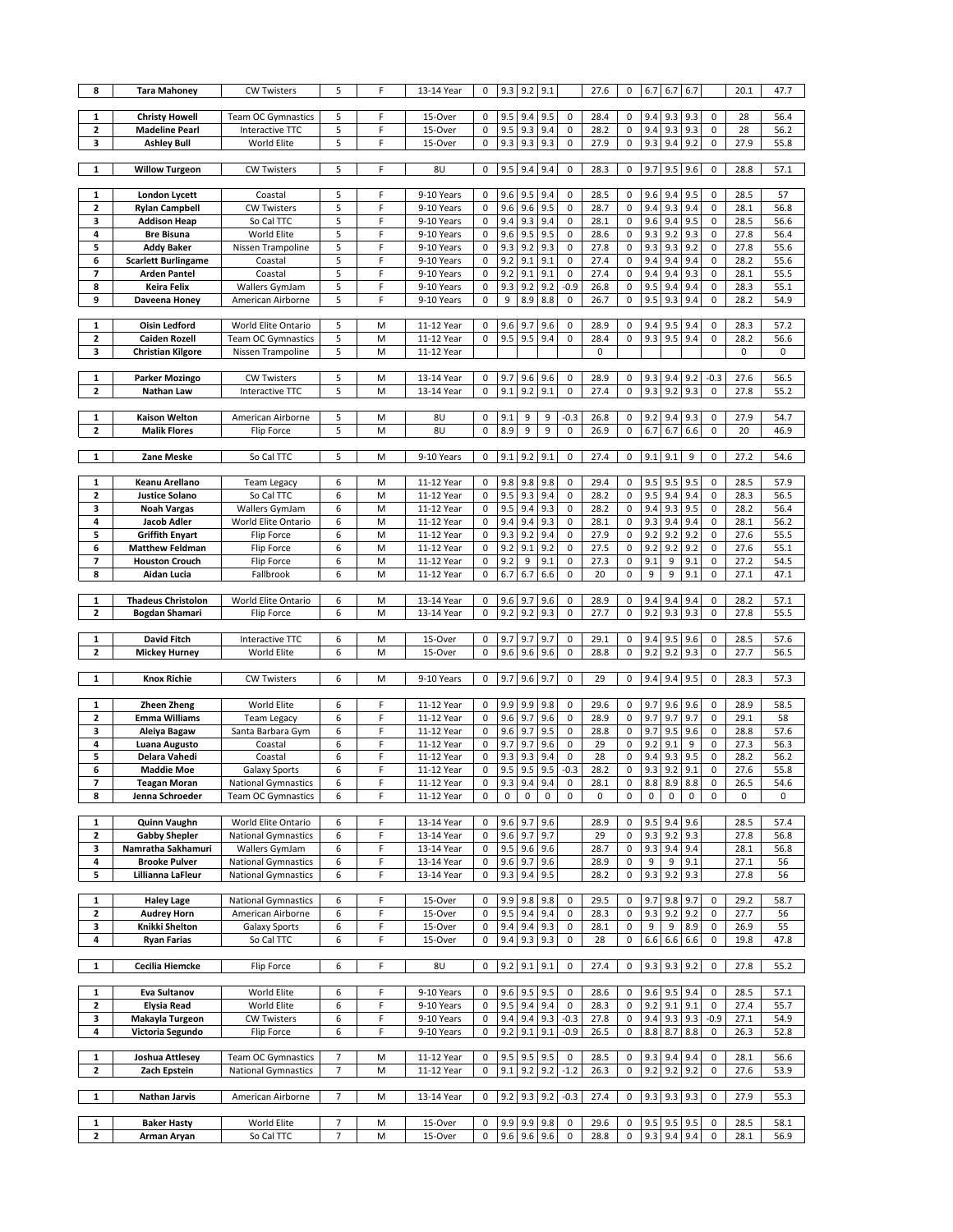| 1<br>2                  |                              |                            |                |   |            |                   |           |           |             |                          |             |             |           |             |           |           |      |      |
|-------------------------|------------------------------|----------------------------|----------------|---|------------|-------------------|-----------|-----------|-------------|--------------------------|-------------|-------------|-----------|-------------|-----------|-----------|------|------|
|                         | Danica Lopez                 | <b>Team Legacy</b>         | 7              | F | 11-12 Year | 0                 | 9.5       | 9.6       | 9.5         | 0                        | 28.6        | $\mathbf 0$ | 9.3       | 9.3         | 9.4       | 0         | 28   | 56.6 |
|                         | Jaeda Ocampo                 | So Cal TTC                 | 7              | F | 11-12 Year | 0                 | 9.5       | 9.5       | 9.4         | 0                        | 28.4        | $\mathbf 0$ | 9.4       | 9.3         | 9.5       | 0         | 28.2 | 56.6 |
| 3                       | Nya Womack                   | World Elite Ontario        | $\overline{7}$ | F | 11-12 Year | 0                 | 9.4       | 9.4       | 9.5         | $\pmb{0}$                | 28.3        | 0           | 9.4       | 9.4         | 9.5       | 0         | 28.3 | 56.6 |
| 4                       | <b>Sydney Howell</b>         |                            | $\overline{7}$ | F | 11-12 Year | 0                 | 9.3       | 9.5       | 9.4         | $\pmb{0}$                | 28.2        | $\pmb{0}$   | 9.3       | 9.2         | 9.3       | $\pmb{0}$ | 27.8 | 56   |
|                         |                              | Galaxy Sports              |                |   |            |                   |           |           |             |                          |             |             |           |             |           |           |      |      |
| 5                       | <b>Stacia Vogan</b>          | So Cal TTC                 | $\overline{7}$ | F | 11-12 Year | 0                 | 9.3       | 9.3       | 9.4         | $\pmb{0}$                | 28          | 0           | 9.3       | 9.3         | 9.3       | 0         | 27.9 | 55.9 |
| 6                       | <b>HayleyJane Pence</b>      | World Elite                | 7              | F | 11-12 Year | 0                 | 9.3       | 9.4       | 9.5         | $\pmb{0}$                | 28.2        | $\pmb{0}$   | 9.1       | 9.2         | 9.2       | 0         | 27.5 | 55.7 |
| 7                       | Savannah Archuleta           | <b>Galaxy Sports</b>       | 7              | F | 11-12 Year | 0                 | 9.2       | 9.3       | 9.2         | $\pmb{0}$                | 27.7        | 0           | 9.3       | 9.3         | 9.2       | $\pmb{0}$ | 27.8 | 55.5 |
|                         |                              |                            |                |   |            |                   |           |           |             |                          |             |             |           |             |           |           |      |      |
| 8                       | <b>Remi Velez</b>            | <b>Flip Force</b>          | 7              | F | 11-12 Year | 0                 | 9.3       | 9.2       | 9.3         | $\pmb{0}$                | 27.8        | $\mathbf 0$ | 9.2       | 9.2         | 9.1       | 0         | 27.5 | 55.3 |
| 9                       | <b>Isabelle Flores</b>       | Flip Force                 | $\overline{7}$ | F | 11-12 Year | 0                 | 9.3       | 9.1       | 9.2         | $\pmb{0}$                | 27.6        | $\pmb{0}$   | 9.3       | 9.1         | 9.2       | $\pmb{0}$ | 27.6 | 55.2 |
| 10                      | <b>Maya Andrew</b>           | World Elite                | $\overline{7}$ | F | 11-12 Year | 0                 | $\pmb{0}$ | 0         | 0           | $\pmb{0}$                | $\pmb{0}$   | $\pmb{0}$   | 0         | 0           | 0         | 0         | 0    | 0    |
|                         |                              |                            |                |   |            |                   |           |           |             |                          |             |             |           |             |           |           |      |      |
|                         |                              |                            |                |   |            |                   |           |           |             |                          |             |             |           |             |           |           |      |      |
| 1                       | Sasha Ledford                | World Elite Ontario        | 7              | F | 13-14 Year | 0                 | 9.7       | 9.7       | 9.7         |                          | 29.1        | 0           | 9.7       | 9.6         | 9.5       |           | 28.8 | 57.9 |
| 2                       | Lenora Tognetti              | World Elite Ontario        | $\overline{7}$ | F | 13-14 Year | 0                 | 9.5       | 9.6       | 9.6         |                          | 28.7        | $\mathbf 0$ | 9.6       | 9.6         | 9.6       |           | 28.8 | 57.5 |
|                         |                              |                            |                |   |            |                   |           |           |             |                          |             |             |           |             |           |           |      |      |
| 3                       | Keira Smith                  | World Elite                | $\overline{7}$ | F | 13-14 Year | 0                 | 9.5       | 9.6       | 9.6         |                          | 28.7        | $\pmb{0}$   | 9.5       | 9.4         | 9.5       |           | 28.4 | 57.1 |
| 4                       | Lane Wahlgren                | <b>Flip Force</b>          | $\overline{7}$ | F | 13-14 Year | 0                 | 9.5       | 9.6       | 9.6         |                          | 28.7        | 0           | 9.4       | 9.3         | 9.4       |           | 28.1 | 56.8 |
|                         |                              |                            |                |   |            |                   |           |           |             |                          |             |             |           |             |           |           |      |      |
|                         |                              |                            |                |   |            |                   |           |           |             |                          |             |             |           |             |           |           |      |      |
| 1                       | <b>Riley Kaufman</b>         | So Cal TTC                 | 7              | F | 15-Over    | 0                 | 9.6       | 9.5       | 9.5         | 0                        | 28.6        | 0           | 9.3       | 9.2         | 9.3       | 0         | 27.8 | 56.4 |
| $\mathbf{z}$            | <b>Beth Rumsey</b>           | <b>CW Twisters</b>         | $\overline{7}$ | F | 15-Over    | 0                 | 9.5       | 9.4       | 9.5         | 0                        | 28.4        | $\mathbf 0$ | 9.4       | 9.2         | 9.3       | 0         | 27.9 | 56.3 |
| 3                       | Victoria Champine            | World Elite                | 7              | F | 15-Over    | 0                 | 9.6       | 9.5       | 9.5         | $\pmb{0}$                | 28.6        | $\pmb{0}$   | 9.2       | 9.2         | 9.2       | $\pmb{0}$ | 27.6 | 56.2 |
|                         |                              |                            |                |   |            |                   |           |           |             |                          |             |             |           |             |           |           |      |      |
| 4                       | Allison Menelli              | Coastal                    | $\overline{7}$ | F | 15-Over    | 0                 | 9.5       | 9.5       | 9.5         | $\pmb{0}$                | 28.5        | 0           | 9.2       | 9.1         | 9.3       | $-0.9$    | 26.7 | 55.2 |
| 5                       | <b>Mary Collier</b>          | <b>Team Legacy</b>         | 7              | F | 15-Over    | 0                 | 9.2       | 9.2       | 9.2         | $-1.5$                   | 26.1        | $\pmb{0}$   | 6.6       | 6.6         | 6.6       | 0         | 19.8 | 45.9 |
|                         |                              |                            |                |   |            |                   |           |           |             |                          |             |             |           |             |           |           |      |      |
|                         |                              |                            |                |   |            |                   |           |           |             |                          |             |             |           |             |           |           |      |      |
| 1                       | <b>Madison Winkle</b>        | American Airborne          | 7              | F | 9-10 Years | 0                 | 9.5       | 9.5       | 9.6         | $\pmb{0}$                | 28.6        | 0           |           | 9.3 9.3     | 9.3       | 0         | 27.9 | 56.5 |
|                         |                              |                            |                |   |            |                   |           |           |             |                          |             |             |           |             |           |           |      |      |
| 1                       | Kate Arakawa                 | World Elite                | 8              | F | 11-12 Year | 1.6               | 9.7       | 9.6       | 9.7         | 0                        | 30.6        | 1.7         | 9.6       | 9.6         | 9.6       | 0         | 30.5 | 61.1 |
|                         |                              |                            |                |   |            |                   |           |           |             |                          |             |             |           |             |           |           |      |      |
| 2                       | Siena Burlingame             | Coastal                    | 8              | F | 11-12 Year | 1.6               | 9.5       | 9.5       | 9.6         |                          | 30.2        | 1.8         | 9.4       | 9.4         | 9.3       |           | 29.9 | 60.1 |
| 3                       | Keirrah Mann                 | American Airborne          | 8              | F | 11-12 Year | 1.7               | 9.4       | 9.4       | 9.5         |                          | 30          | 1.8         | 9.2       | 9.2         | 9.3       |           | 29.5 | 59.5 |
| 4                       | Tasi Tydingco                | Flip Force                 | 8              | F | 11-12 Year | 1.4               | 9.3       | 9.3       | 9.3         |                          | 29.3        | 1.6         | 9.5       | 9.5         | 9.5       |           | 30.1 | 59.4 |
|                         |                              |                            |                |   |            |                   |           |           |             |                          |             |             |           |             |           |           |      |      |
|                         |                              |                            |                |   |            |                   |           |           |             |                          |             |             |           |             |           |           |      |      |
| 1                       | <b>Analisa Singer</b>        | So Cal TTC                 | 8              | F | 13-14 Year | 1.8               | 9.7       | 9.6       | 9.7         | $\pmb{0}$                | 30.8        | 1.6         | 9.7       | 9.7         | 9.7       | 0         | 30.7 | 61.5 |
| 2                       | Sophia Johnson               | <b>Team Legacy</b>         | 8              | F | 13-14 Year | 1.3               | 9.9       | 9.9       | 9.8         |                          | 30.9        | 1.4         | 9.5       | 9.5         | 9.5       |           | 29.9 | 60.8 |
|                         |                              |                            |                |   |            |                   |           |           |             |                          |             |             |           |             |           |           |      |      |
| 3                       | Lauren Lasko                 | Wallers GymJam             | 8              | F | 13-14 Year | 1.6               | 9.5       | 9.5       | 9.6         | 0                        | 30.2        | 1.7         | 9.3       | 9.3         | 9.3       | 0         | 29.6 | 59.8 |
| 4                       | <b>Olivia Boucly</b>         | <b>National Gymnastics</b> | 8              | F | 13-14 Year | 1.3               | 9.5       | 9.5       | 9.5         |                          | 29.8        | 1.7         | 9.4       | 9.4         | 9.4       |           | 29.9 | 59.7 |
| 5                       | Samantha Fish                | <b>CW Twisters</b>         | 8              | F | 13-14 Year | 1.3               | 9.5       | 9.4       | 9.5         | $-0.3$                   | 29.4        | 1.7         | 9.4       | 9.4         | 9.5       |           | 30   | 59.4 |
|                         |                              |                            | 8              | F |            |                   |           |           |             |                          | 28.9        |             |           |             |           |           |      | 59.3 |
| 6                       | Oliva Ellegaard              | So Cal TTC                 |                |   | 13-14 Year | 1.5               | 9.3       | 9.2       | 9.2         | $-0.3$                   |             | 1.6         | 9.6       | 9.6         | 9.6       | 0         | 30.4 |      |
| 7                       | Annabelle Lee                | So Cal TTC                 | 8              | F | 13-14 Year | 1.3               | 9.5       | 9.5       | 9.5         | $\pmb{0}$                | 29.8        | 1.4         | 9.3       | 9.4         | 9.3       | 0         | 29.4 | 59.2 |
| 8                       | <b>Brookelyn Constantian</b> | World Elite                | 8              | F | 13-14 Year | 1.6               | 9.4       | 9.4       | 9.4         | 0                        | 29.8        | 1.8         | 9.2       | 9.1         | 9.2       | $-0.9$    | 28.4 | 58.2 |
| 9                       |                              | American Airborne          | 8              | F | 13-14 Year | $\pmb{0}$         | $\pmb{0}$ | $\pmb{0}$ | $\mathbf 0$ |                          | $\mathbf 0$ | 0           | $\pmb{0}$ | $\pmb{0}$   | $\pmb{0}$ |           | 0    | 0    |
|                         | Elyssa Blanca                |                            |                |   |            |                   |           |           |             |                          |             |             |           |             |           |           |      |      |
|                         |                              |                            |                |   |            |                   |           |           |             |                          |             |             |           |             |           |           |      |      |
| 1                       | Alisa Hanada                 | Wallers GymJam             | 8              | F | 15-OVer    | 1.6               | 9.4       | 9.4       | 9.4         | 0                        | 29.8        | 1.7         | 9.5       | 9.5         | 9.5       | $-0.9$    | 29.3 | 59.1 |
| 2                       | <b>Suzanne Allen</b>         | Nissen Trampoline          | 8              | F | 15-OVer    | 1.6               | 9.3       | 9.3       | 9.3         |                          | 29.5        | 0.7         | 9.3       | 9.2         | 9.2       | $-3$      | 25.4 | 54.9 |
|                         |                              |                            |                |   |            |                   |           |           |             |                          |             |             |           |             |           |           |      |      |
| 3                       | <b>Haley Cheyne</b>          | <b>National Gymnastics</b> | 8              | F | 15-OVer    | 0                 | 0         | $\pmb{0}$ | 0           |                          | 0           | $\mathbf 0$ | 0         | 0           | $\pmb{0}$ |           | 0    | 0    |
| 4                       | Jem Sarmiento                | Santa Barbara Gym          | 8              | F | 15-OVer    | 0                 | 0         | $\pmb{0}$ | $\mathbf 0$ |                          | $\mathbf 0$ | $\mathbf 0$ | $\pmb{0}$ | $\pmb{0}$   | $\pmb{0}$ |           | 0    | 0    |
|                         |                              |                            |                |   |            |                   |           |           |             |                          |             |             |           |             |           |           |      |      |
|                         |                              |                            |                |   |            |                   |           |           |             |                          |             |             |           |             |           |           |      |      |
| 1                       | <b>Jeffery Guo</b>           | World Elite Ontario        | 8              | M | 11-12 Year | 1.6               | 9.6       | 9.6       | 9.6         |                          | 30.4        | 1.7         | 9.3       | 9.3         | 9.4       |           | 29.7 | 60.1 |
| 2                       | <b>Oliver Czekmany</b>       | World Elite                | 8              | M | 11-12 Year | 1.6               | 9.3       | 9.3       | 9.3         | $\pmb{0}$                | 29.5        | $\pmb{0}$   | 6.8       | 6.8         | 6.8       | 0         | 20.4 | 49.9 |
|                         |                              |                            |                |   |            |                   |           |           |             |                          |             |             |           |             |           |           |      |      |
|                         |                              |                            |                |   |            |                   |           |           |             |                          |             |             |           |             |           |           |      |      |
| 1                       | <b>Lucas Durand</b>          | <b>National Gymnastics</b> | 8              | M | 13-14 Year | 1.6               | 9.5       | 9.4       | 9.4         |                          | 29.9        | 1.7         | 9.3       | 9.3         | 9.4       |           | 29.7 | 59.6 |
| $\overline{\mathbf{2}}$ | <b>Cameron Rozell</b>        | <b>Team OC Gymnastics</b>  | 8              |   |            |                   |           |           |             | $\pmb{0}$                | 30.5        | 0.6         |           |             |           |           |      |      |
| 3                       |                              |                            |                | M | 13-14 Year | 1.3               | 9.7       | 9.7       | 9.8         |                          |             |             | 6.7       | 6.7         | 6.7       | $\pmb{0}$ | 20.7 | 51.2 |
|                         |                              |                            |                |   |            |                   |           |           |             |                          |             |             |           |             |           |           |      |      |
|                         | <b>Max Poveda</b>            | World Elite Ontario        | 8              | M | 13-14 Year | 1.6               | 9.3       | 9.3       | 9.3         |                          | 29.5        | 0           | 0         | $\pmb{0}$   | 0         |           | 0    | 29.5 |
|                         |                              |                            |                |   |            |                   |           |           |             |                          |             |             |           |             |           |           |      |      |
| 1                       | Elias Blanca                 | American Airborne          | 8              | M | 15-OVer    | 1.3               | 9.7       | 9.7       | 9.7         |                          | 30.4        | 1.8         | 9.7       | 9.7         | 9.7       |           | 30.9 | 61.3 |
| $\overline{\mathbf{2}}$ |                              |                            | 8              | M | 15-OVer    | 1.6               |           |           |             |                          |             | 1.7         |           |             | 9.4       | 0         | 29.6 |      |
|                         | <b>Garret Martin</b>         | World Elite                |                |   |            |                   | 9.3       | 9.3       | 9.3         | $-0.9$                   | 28.6        |             | 9.3       | 9.2         |           |           |      | 58.2 |
| з                       | Tibet Orona                  | So Cal TTC                 | 8              | M | 15-OVer    | $1.6$ 9.7 9.7 9.7 |           |           |             | $\bf{0}$                 | 30.7        | 0           | 0         | 0           | 0         | 0         | 0    | 30.7 |
|                         |                              |                            |                |   |            |                   |           |           |             |                          |             |             |           |             |           |           |      |      |
| $\mathbf{1}$            | <b>Matthew Nation</b>        | World Elite                | 9              | M | <b>10U</b> | 1.7               | 9.4       | 9.4 9.5   |             |                          | 30          | 2.7         | 9.2       | 9.2         | 9.2       | $-0.9$    | 29.4 | 59.4 |
|                         |                              |                            |                |   |            |                   |           |           |             |                          |             |             |           |             |           |           |      |      |
|                         |                              |                            |                |   |            |                   |           |           |             |                          |             |             |           |             |           |           |      |      |
| 1                       | <b>Aiden DeLeon</b>          | American Airborne          | 9              | M | 11-12 Year | 3.3               | 9.4       | 9.5       | 9.4         |                          | 31.6        | 3.2         | 9.2       | 9.2         | 9.1       | $-0.3$    | 30.4 | 62   |
| 2                       | Jaden Gausman                | So Cal TTC                 | 9              | M | 11-12 Year | 1.8               | 9.5       | 9.4       | 9.3         |                          | 30          | 2.7         | 9.5       | 9.4         | 9.4       |           | 31   | 61   |
| 3                       | <b>Sebastian Ramberg</b>     | <b>National Gymnastics</b> | 9              | М | 11-12 Year | 2.2               | 9.2       | 9.2       |             | $9.2 - 0.3$              | 29.5        | 1.2         | 6.6       | 6.7         | 6.7       |           | 21.2 | 50.7 |
|                         |                              |                            |                |   |            |                   |           |           |             |                          |             |             |           |             |           |           |      |      |
|                         |                              |                            |                |   |            |                   |           |           |             |                          |             |             |           |             |           |           |      |      |
| 1                       | <b>Hudson Huggins</b>        | World Elite                | 9              | M | 13-14 Year | 3.2               | 9.4       | 9.3       | 9.3         | $-0.3$                   | 30.9        | 2.9         | 9.2       | 9.2         | 9.2       |           | 30.5 | 61.4 |
| 2                       | <b>Aidan Dillon</b>          | So Cal TTC                 | 9              | M | 13-14 Year | 1.7               | 9.3       | 9.3       | 9.3         |                          | 29.6        | 2.7         | 9.4       | 9.4         | 9.3       | $-0.3$    | 30.5 | 60.1 |
|                         |                              |                            |                |   |            |                   |           |           |             |                          |             |             |           |             |           |           |      |      |
| 3                       | Kade Mella                   | World Elite                | 9              | M | 13-14 Year | 1.2               | 6.7       | 6.7       | 6.8         |                          | 21.4        | 2.9         | 9.5       | 9.4         | 9.3       |           | 31.1 | 52.5 |
| 4                       | Kai Chiaco                   | So Cal TTC                 | 9              | M | 13-14 Year | 1.8               | 9.6       | $9.6$ 9.6 |             |                          | 30.6        | 0.7         | 6.9       | 6.9         | 6.8       |           | 21.3 | 51.9 |
|                         |                              |                            |                |   |            |                   |           |           |             |                          |             |             |           |             |           |           |      |      |
| 1                       | Evan Pedraza                 | <b>Team Legacy</b>         | 9              | M | 15-Over    | 2.9               | 9.5       | 9.6       | 9.5         | 0                        | 31.5        | 3.2         | 9.6       | 9.6         | 9.7       |           | 32.1 | 63.6 |
|                         |                              |                            |                |   |            |                   |           |           |             |                          |             |             |           |             |           |           |      |      |
| 2                       | <b>Jonah Stratton</b>        | <b>CW Twisters</b>         | 9              | M | 15-Over    | 3.2               | 9.5       | 9.4       | 9.4         |                          | 31.5        | 3.1         | 9.6       | 9.6         | 9.5       |           | 31.8 | 63.3 |
| 3                       | <b>Matt Bernabe</b>          | World Elite                | 9              | M | 15-Over    | 3.2               | 9.3       | 9.4       | 9.3         |                          | 31.2        | 3.1         | 9.6       | 9.5         | 9.5       | $-0.9$    | 30.8 | 62   |
| 4                       | Kenny Vogan                  | So Cal TTC                 | 9              | М | 15-Over    | 2.9               | 9.6       | 9.5       | 9.5         |                          | 31.5        | 3.2         | 9.4       | 9.4         | 9.3       | $-0.9$    | 30.4 | 61.9 |
|                         |                              |                            |                |   |            |                   |           |           |             |                          |             |             |           |             |           |           |      |      |
| 5                       | Misha Rudajev                | <b>Team Legacy</b>         | 9              | М | 15-Over    | 2.1               | 9.3       | 9.2       | 9.2         | $-1.2$                   | 28.6        | 2.9         | 9.5       | 9.4         | 9.5       |           | 31.3 | 59.9 |
|                         |                              |                            |                |   |            |                   |           |           |             |                          |             |             |           |             |           |           |      |      |
| 1                       | Lexie Danko                  | World Elite                | 9              | F | 11-12 Year | 2.7               | 9.5       | 9.5       | 9.4         |                          | 31.1        | 1.8         | 9.6       | 9.6         | 9.6       |           | 30.6 | 61.7 |
|                         |                              |                            |                |   |            |                   |           |           |             |                          |             |             |           |             |           |           |      |      |
| $\overline{\mathbf{2}}$ | <b>Aliyah Rose</b>           | <b>Team Legacy</b>         | 9              | F | 11-12 Year | 2.1               | 9.5       | 9.5       | 9.5         |                          | 30.6        | 2.7         | 9.4       | 9.4         | 9.3       | $-0.3$    | 30.5 | 61.1 |
| 3                       | Luciana Read                 | World Elite                | 9              | F | 11-12 Year | 1.7               | 9.5       | 9.5       | 9.5         |                          | 30.2        | 2.7         | 9.4       | 9.3         | 9.2       | $-0.3$    | 30.3 | 60.5 |
| 4                       | Savannah Dickerson           | American Airborne          | 9              | F | 11-12 Year | 1.7               | 9.4       | 9.3       | 9.3         |                          | 29.7        | 1.9         | 9.1       | 9.1         | 9         |           | 29.1 | 58.8 |
|                         |                              |                            |                |   |            |                   |           |           |             |                          |             |             |           |             |           |           |      |      |
|                         |                              |                            |                |   |            |                   |           |           |             |                          |             |             |           |             |           |           |      |      |
| 1                       | <b>Eva Lopez</b>             | <b>Team Legacy</b>         | 9              | F | 13-14 Year | 1.7               | 9.7       | 9.8       | 9.8         |                          | 31          | 3.2         | 9.5       | 9.6         | 9.5       |           | 31.8 | 62.8 |
| 2                       | Serre Klijian                | <b>Flip Force</b>          | 9              | F | 13-14 Year | 1.7               | 9.4       | 9.4       | 9.4         |                          | 29.9        | 2.7         | 9.5       | 9.5         | 9.5       |           | 31.2 | 61.1 |
| 3                       | <b>Ava Haley</b>             | World Elite                | 9              | F | 13-14 Year | 2.7               |           |           |             | $9.3$ $9.3$ $9.3$ $-0.3$ | 30.3        | 1.8         |           | 9.5 9.5 9.4 |           | $-0.9$    | 29.3 | 59.6 |